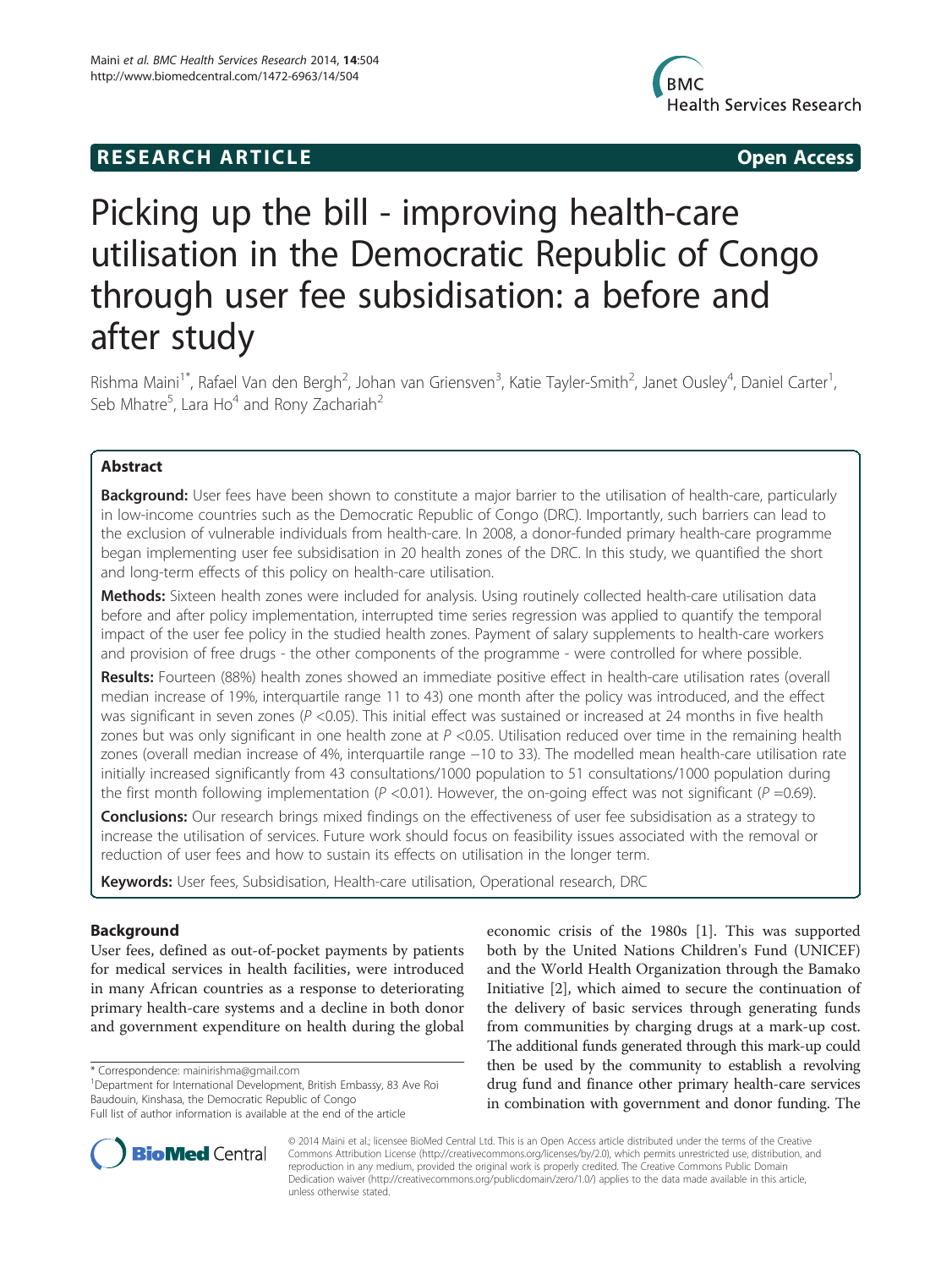initiative also sought to improve accountability between providers and communities, as well as provide a sustainable way of improving access to health facilities, health-care utilisation and quality of care, while lowering frivolous use of health services [[3,1](#page-9-0)].

However, the implementation of debt relief initiatives for developing countries [[4\]](#page-9-0), reinvestment of donors in the health sector, strong economic growth, and the Millennium Development Goals have created a new context. Once seen as a solution, user fees are growingly seen as part of the problem. Ponsar et al. [[5\]](#page-9-0) showed that user fees in several African countries may present significant barriers for accessing health-care and can result in the exclusion of vulnerable individuals. They suggested a mechanism of user fee abolition combined with compensation of health facilities for the lost revenue. User fee subsidisation – whereby the running cost of services (which covers fuel for generators, disinfectant products, and medical supplies) is subsidised by a donor and/or government thus resulting in a lower fee to the user - may be an expedient approach towards achieving such abolition, particularly for vulnerable groups.

Yet there is still an ongoing debate regarding user fees in the literature. Evidence has shown that introducing or increasing user fees can result in a decrease in the use of both preventative and curative health-care services [\[6](#page-9-0)], while abolishing user fees can lead to an overall increase in health-care utilisation rates [[7\]](#page-9-0). However, it should also be recognised that failure to support the supply-side of health-care may constrain the value of user fee removal [[8,9](#page-9-0)]. In areas where user fees have been reduced or abolished, the resultant increase in health-care utilisation can negatively affect staff morale because of the increased workload and reduced revenue [\[10,11](#page-9-0)]. In addition, although the evidence is limited, the abolishment of user fees has sometimes been accompanied by an increase in the number of reports of informal payments being made to health workers [\[12](#page-9-0)]. These findings illustrate the importance of monitoring the implementation of policies targeting user fees.

To date, qualitative studies on patients' perceptions of user fees have been previously conducted in the Democratic Republic of Congo (DRC) [[5](#page-9-0)] but there have been no quantitative studies on user fee subsidisation in this context. This study aimed to address this gap by answering the following research question: what are the effects on healthcare utilisation of a policy to subsidise user fees in the DRC? Specific objectives included assessing the short-and long-term effects of user fee subsidisation on health-care utilisation in a) individual health zones and b) for the entire sample population. It is hoped that the findings of this study will contribute to discussions on whether user fees should be subsidised through third party subsidisation in the DRC and other low-income countries [\[13](#page-9-0)].

## Background

## The DRC

The DRC has faced decades of conflict and instability which continues to impact on its health system. Health services rely on a system of cost recovery through user fees, as government financing of the health sector is very limited [\[14](#page-9-0)]. Yet, according to the 2011 Human Development Index, the DRC is the poorest country in the world [[15](#page-9-0)]. It has the lowest Gross Domestic Product per capita in the world with 60% of its population living on less than \$1.25 per day [\[16\]](#page-10-0). In such a context, user fees would likely constitute a major barrier for accessing health services.

The country also has catastrophic health indicators, and child and maternal mortality rates are respectively the second and fourth highest in the world [[17,18](#page-10-0)]. Utilisation of health services is extremely low; on average one person consults health services every 6.7 years [\[19\]](#page-10-0).

The DRC government published its Health Systems Strengthening Strategy in 2006 [\[20](#page-10-0)], which recognised the poor budgetary allocation to health and the weak execution of these funds. The strategy proposed different options for improving the health financing system such as increasing the mobilisation of public sector resources, use of community health insurance schemes and also user fee subsidisation. The DRC Ministry of Health even has a policy to reduce or abolish fees for some "vulnerable groups" such as sexual violence survivors, indigents and the elderly, and supports the abolishment of user fees during emergency periods in conflict zones, but this is variably enforced.

#### Access to health-care programme

Between 2008 and 2012, two non-governmental organisations (NGOs) - the International Rescue Committee (IRC) and Medical Emergency Relief International (MERLIN) implemented the Access to Health-Care Programme in the DRC which was funded by the Department of International Development (DFID) [[21\]](#page-10-0). The programme covered a total of 20 health zones and was located in four provinces – Province Orientale, Maniema, Kasai Occidental, and South Kivu, the latter of which has been affected by devastating conflict since the second Congo war, which occurred between 1998 and 2003 [\[22](#page-10-0)]. Each health zone is similar to a "health district" in other areas of Africa; it is a well-defined geographical area comprising a referral hospital and satellite health centres serving a population of approximately 120,000 people.

The Access to Health-Care Programme supported public primary health-care centres and hospitals situated in these health zones to provide a package of primary healthcare services, covering a total population of approximately two and a half million inhabitants. The support included financing of: day-to-day running costs, construction and rehabilitation of facilities, medical equipment, training of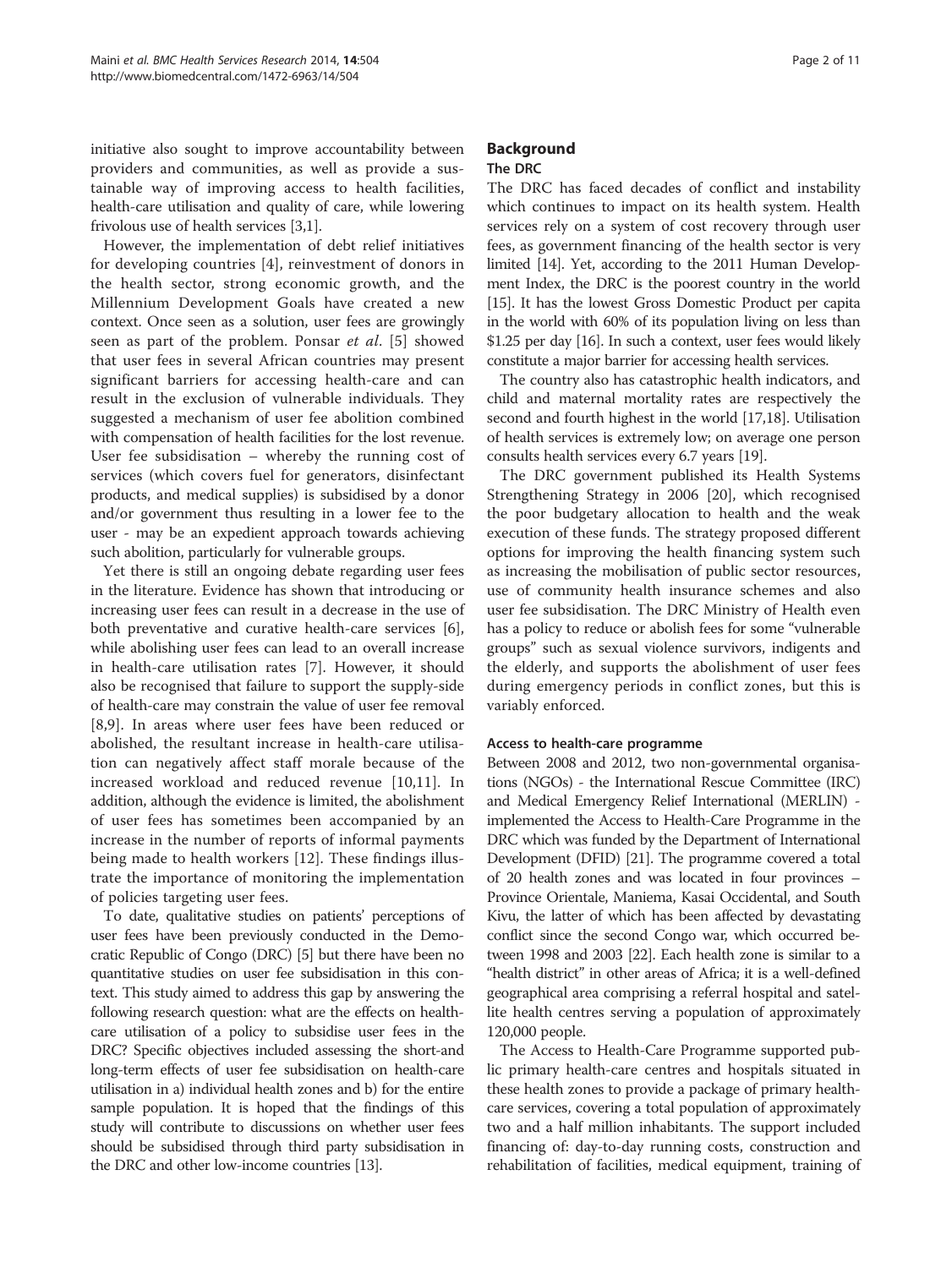health workers, drugs, and salary supplements for health workers. The cost per capita per year (which included NGO costs) was estimated to be \$13.9.

Fixed amounts of money were paid by the NGOs to health facilities each month for their running costs. For health centres, the average amount was \$40 per month, while \$1500 was given to hospitals, yielding a cost per capita per year of \$0.20. Given the general disrepair of many facilities, health facilities were constructed or rehabilitated where necessary. In order to improve the capacity of health personnel, the NGOs provided clinical, management, monitoring, evaluation and community health training throughout the programme. Including equipment and NGO costs, this resulted in a high cost per capita per year of approximately \$10.15.

In terms of drug provision, the NGOs operated a "pull" system; health zones placed orders with the NGOs which were based on average monthly drug consumption calculations. The amount spent by NGOs on drugs was estimated to be \$1.5 per capita per year, which included transportation costs. Staff were discouraged from overreporting drug consumption as regular and random supervisory drug checks were conducted by the NGOs on a monthly basis. Another deterrent to over-reporting was that several registers would need to be changed in order to record the distribution of drugs; these included the patient register, dispensing register and drug report. Frequent audits of the drug management systems were undertaken in order to verify that these registers were consistent with one another.

With respect to salary supplements, seventy percent of the salary supplement was provided to workers each month based on their attendance at health facilities, while the remaining thirty percent was dependent on attaining a minimum score at the quarterly performance review of the health facility. The amount allocated to each health zone per month also varied according to the number of health facilities and number and grades of health workers; the average cost per capita per year was approximately \$2.05.

Drug provision, salary supplements, and the financing of running costs in order to subsidise user fees were introduced progressively at different times in health zones, with all interventions in place in all health zones by October 2010 (see Table [1](#page-3-0)). In general, free provision of drugs either preceded the introduction of salary supplements or occurred simultaneously, while the financing of running costs occurred some months thereafter. Only once the running costs were financed were the user fees then lowered. Financing of all of these costs by DFID enabled all primary health-care services to be provided free of charge (i.e. fully subsidised) for vulnerable groups which included: pregnant women, children under five years of age, survivors of sexual violence, and indigents. It

also allowed services to be provided at a substantially reduced cost (i.e. partially subsidised) of 30 cents for the rest of the population. Prior to the programme, the cost for a consultation was just over \$5, equivalent to the average weekly wage, with additional charges for drugs, tests and procedures. No other donor-funded health systems strengthening programmes were known to be operating within the health zones specified above during the Access to health-care programme.

## Method

## **Design**

This was a "before and after" study assessing the effects of user fee subsidisation on health-care utilisation.

#### Data collection

All patients attending public primary health-care facilities supported by the Access to Health-Care Programme were included in this study. Data on the number of primary health-care consultations were extracted from the national routine health information system, known as the Système National d'Informations Sanitaires, for each month between January 2008 and December 2012, by health zone. For all zones, data on health-care utilisation were crosschecked against health facility registers on a bi-annual basis between 2008 and 2012, in order to confirm that reporting was accurate. Spot checks in all health zones were also conducted on a quarterly basis for a small number of indicators selected at random; these indicators were either the overall utilisation rate, the number of malaria consultations, the number of assisted births, or the number of vaccinations. Similar to the bi-annual checks, data on the routine health information system were cross-checked against registers held at the facility.

All health zones had at least 12 months of data prior to the introduction of user fee subsidies. Seven out of 16 health zones had at least three or more data points prior to the introduction of drugs and salary supplements.

## Data analysis

Statistical analyses were performed using the software "R", version 3.0. The main outcome measure was the health-care utilisation rate per 1000 population (the number of monthly consultations divided by the annual population for each health zone multiplied by 1000). Population denominators within health zones were extrapolated from the 1984 census (the most recent available) [[23](#page-10-0)], with population growth assumed to be 2.7% per annum [\[24\]](#page-10-0). Although this source of data is thirty years out of date, it continues to be used by the Ministry of Health in all health information data calculations. Subsequent census data for health zones have been collected during vaccination campaigns but have never been validated and so were not used.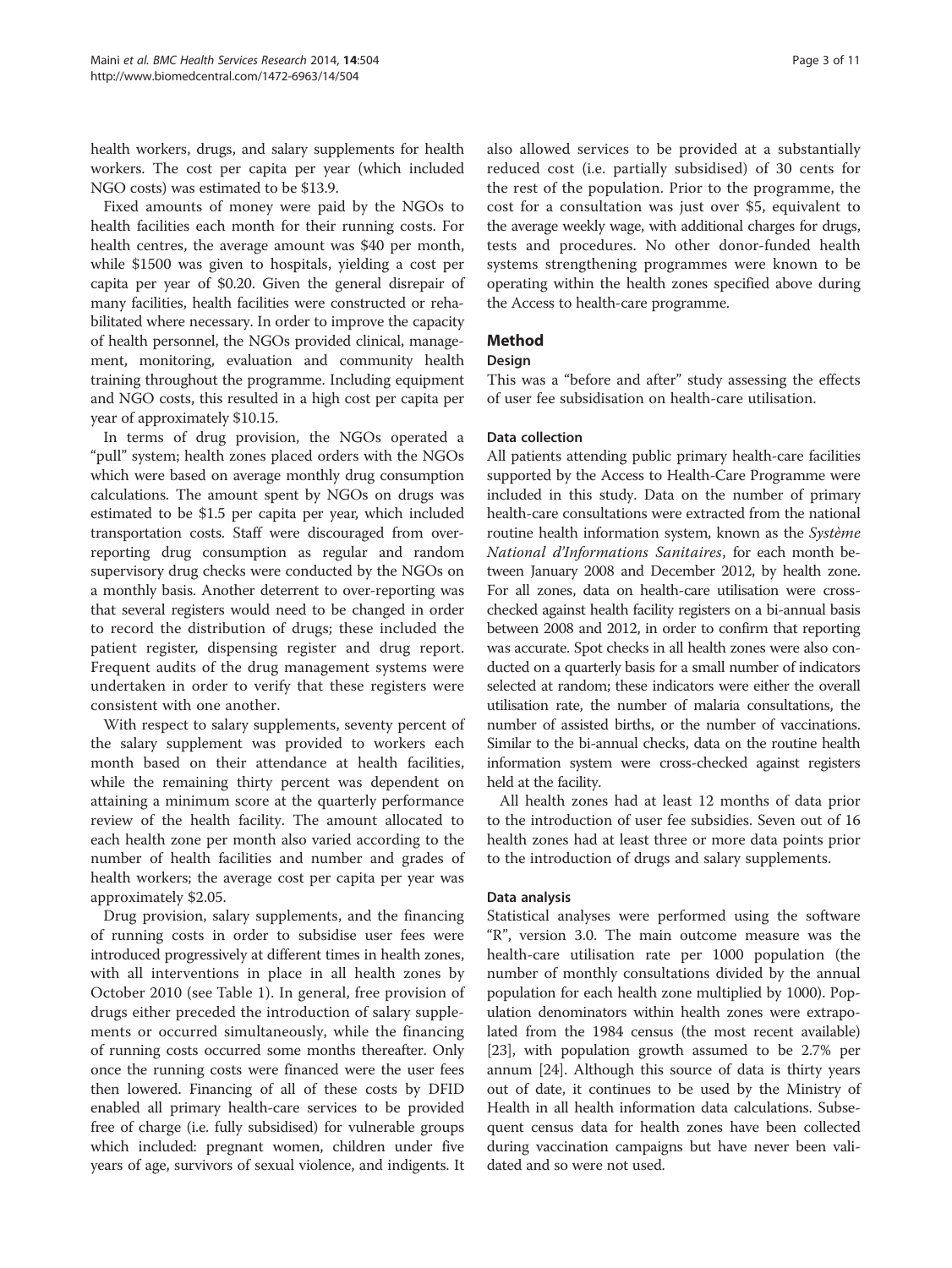| Province              | <b>Health zone</b> | Drug supply for<br>free by the project<br>to the health centres | Salary supplement<br>paid to the staff | Subsidisation of<br>running costs and<br>userfee subsidisation<br>(full and partial) | the data set | First month of Last month of<br>the dataset | Regression<br>equation |
|-----------------------|--------------------|-----------------------------------------------------------------|----------------------------------------|--------------------------------------------------------------------------------------|--------------|---------------------------------------------|------------------------|
| Kasai Occidental      | Demba              | 01/04/2008                                                      | 01/04/2008                             | 01/04/2009                                                                           | January 2009 | December 2012 1                             |                        |
| South Kivu            | Itombwe            | 01/04/2008                                                      | 01/04/2008                             | 01/09/2010                                                                           | January 2009 | December 2012 1                             |                        |
| Maniema               | Kailo              | 01/04/2008                                                      | 01/08/2008                             | 01/08/2010                                                                           | January 2009 | December 2012 1                             |                        |
| South Kivu            | Kabare             | 01/04/2008                                                      | 01/04/2008                             | 01/09/2010                                                                           | January 2009 | December 2012 1                             |                        |
| Maniema               | Kampene            | 01/04/2008                                                      | 01/08/2008                             | 01/08/2010                                                                           | January 2009 | December 2012 1                             |                        |
| South Kivu            | Minembwe           | 01/04/2008                                                      | 01/04/2008                             | 01/09/2010                                                                           | January 2009 | December 2012 1                             |                        |
| Maniema               | Pangi              | 01/04/2008                                                      | 01/08/2008                             | 01/08/2010                                                                           | January 2009 | December 2012 1                             |                        |
| South Kivu            | Kalehe             | 01/04/2008                                                      | 01/04/2008                             | 01/08/2010                                                                           | January 2009 | December 2012 1                             |                        |
| Province<br>Orientale | Ubundu             | 01/04/2008                                                      | 01/04/2008                             | 01/04/2009                                                                           | March 2008   | December 2012 1                             |                        |
| Maniema               | Punia              | 01/04/2008                                                      | 01/08/2008                             | 01/08/2010                                                                           | January 2008 | December 2012 <sub>2</sub>                  |                        |
| Maniema               | Ferekeni           | 01/04/2008                                                      | 01/08/2008                             | 01/08/2010                                                                           | January 2008 | December 2012 <sub>2</sub>                  |                        |
| Maniema               | Kalima             | 01/04/2008                                                      | 01/08/2008                             | 01/08/2010                                                                           | January 2008 | December 2012 <sub>2</sub>                  |                        |
| Maniema               | Lubutu             | 01/04/2008                                                      | 01/08/2008                             | 01/08/2010                                                                           | January 2008 | December 2012 2                             |                        |
| Maniema               | Obokote            | 01/04/2008                                                      | 01/08/2008                             | 01/08/2010                                                                           | January 2008 | December 2012 <sub>2</sub>                  |                        |
| Province<br>Orientale | Banalia            | 01/10/2008                                                      | 01/10/2008                             | 01/04/2009                                                                           | March 2008   | December 2012 3                             |                        |
| Province<br>Orientale | Bengamisa          | 01/10/2008                                                      | 01/10/2008                             | 01/04/2009                                                                           | March 2008   | December 2012 3                             |                        |

<span id="page-3-0"></span>Table 1 Timing of interventions in each of the health zones

N.B For health zones Alunguli, Kindu, Lukonga and Mutoto, data included consultations at private facilities or the times at which salary supplements or free drug provision were introduced were not known. As a result, these zones were not analysed in the study. The remaining 16 health zones had less than 10% of data missing. All health zones in the table above had 12 months data prior to user fee subsidisation. The last seven zones had at least three or more data points prior to the introduction of drugs and salary supplements.

For each of the health zones, interrupted time series regression analysis was used to adjust for structural trends and potential serial correlation of the data, as described in detail by Lagarde [[25\]](#page-10-0). In order to aggregate the data and understand the overall effect of subsidies on utilisation, all monthly data points for each health zone 12 months prior to the introduction of user fee subsidies and 24 months following the introduction of user fee subsidies were compiled and the mean utilisation rate at each of these time points calculated.

Two econometric models were used; one included dummy variables for salary supplements and drugs, and the other did not. For the nine health zones where there were no data points prior to the introduction of drugs and salary supplements (see Table 1), equation 1 was used:

$$
Y_t = \beta_0 + \beta_1 * time + \beta_2 * subsidies
$$
  
+ 
$$
\beta_3 * postslope + \epsilon_t
$$
 (1)

In this equation,  $Y_t$  represents health-care utilisation at time t, where t is a continuous variable indicating time in months which is coded sequentially from 0 from the start of the programme until the end of the programme. User fee subsidies are coded 0 prior to the intervention

and then 1 for all post-intervention time points. The postslope is also coded 0 for time points prior to the intervention, and then coded sequentially from 1 when the intervention is introduced.  $β_0$  represents the constant which captures the baseline level of the outcome at time 0, while  $β_1$  estimates the structural trend of the data and is independent of the intervention.  $β_2$  estimates the immediate impact of the intervention and  $\beta_3$ estimates the change in trend after the intervention is introduced. This equation was also used to measure the aggregate effect of subsidies, using the mean utilisation rate across all health zones.

Essentially, the difference before and after the introduction of user fee subsidisation was quantified by testing the change in the level  $(β<sub>2</sub>)$  and the slope  $(β<sub>3</sub>)$  of the regression. A change in level between the pre- and postintervention segments indicated an immediate (shortterm) effect, and a change in slope indicated a change in trend and therefore on-going (long-term) effect.

Drugs and salary supplements were included as dummy variables in the interrupted time series analysis model for the seven zones in which data points prior to their introduction were available (see Table 1). The aim was to adjust for the effects of these potential confounding factors in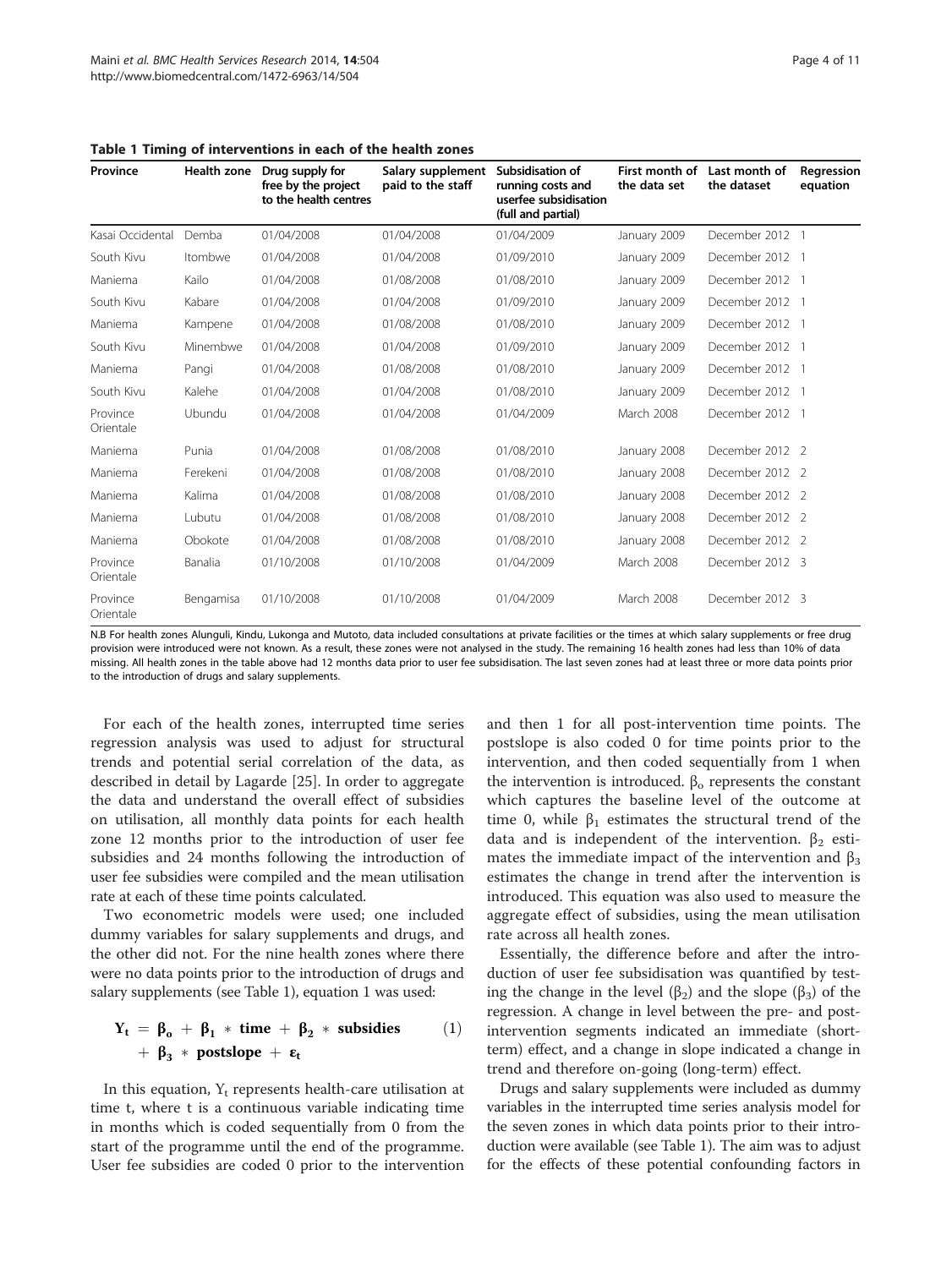<span id="page-4-0"></span>those zones. Where drugs and salary supplements were introduced at the same time, equation 2 was used:

$$
Y_t = \beta_0 + \beta_1 * time + \beta_2 * salary supplementsand drugs + \beta_3 * subsidies + \beta_4 * postslope salarysupplements and drugs + \beta_5 * postslope subsidies + \epsilon_t
$$

In this equation, similar to user fee subsidies, salary supplements and drugs are coded 0 prior to their introduction and then 1 for all post-intervention time points. Postslope salary supplements and drugs is also coded 0 for time points prior to their implementation, and then coded sequentially from 1 when they have been introduced.

Where drugs and salary supplements were introduced at different times, equation 3 was employed:

$$
\begin{array}{l} Y_t\,=\,\beta_o\,+\,\beta_1\,\ast\,\,time\,+\,\beta_2\,\ast\,\,drugs\,+\,\beta_3\\ \ast\,\,salary\,supplements\,\,+\,\,\beta_4\,\ast\,\,subsides\,\,+\,\,\beta_5\\ \ast\,\,postslopesalary\,supplements\,\,+\,\,\beta_6\,\ast\,\,postslope\\ \mathbf{drugs}\,\,+\,\,\beta_7\,\ast\,\,postslope\,\,subsides\,\,+\,\,\epsilon_t \end{array}
$$

 $(3)$ 

 $(2)$ 

As in equation two, salary supplements and drugs are coded 0 prior to their introduction and then 1 following their implementation. Postslope drugs and postslope salary supplements are also coded 0 for time points prior to their introduction, and then coded sequentially from 1 following their introduction.

For each regression model, autocorrelation of the data was detected using the Durbin-Watson test and corrected using general least squares regression [[25](#page-10-0),[6](#page-9-0)].

A Student's t-test was used to assess whether the provision of drugs or salary supplements significantly altered the effect of user fee subsidisation on healthcare utilisation rates. Specifically, the test examined for differences in the mean user fee subsidisation coefficients (both the level and the slope coefficients) between zones according to their drugs and salary supplements status.

The coefficients for user fee subsidisation (level and slope) obtained from the interrupted time series regression analyses were also used to model outcomes at one and 24 months after the introduction of subsidisation, and compared to counterfactual outcomes (i.e. the projected outcomes in the absence of an intervention) as described previously by Lagarde et al. [\[7](#page-9-0)]. For example, if by month 24 of data collection the intervention has been in place for 12 months, the expected utilisation rate can be calculated by imputing the values of the explanatory variables into the estimated regression equation as follows:

$$
\hat{Y}_{24(m)}\,=\,\beta_o\,+\,\beta_1\,*\,24\,+\,\beta_2\,*\,1\,+\,\beta_3\,*\,13
$$

The counterfactual outcome is obtained using the following equation:

 $\hat{Y}_{24(c)} = \beta_o + \beta_1 * 24$ 

The difference between these outcomes can then be calculated to obtain a relative percentage change:

$$
\Phi \ = \ \bigl(\hat{Y}_{24(m)} \ - \ \hat{Y}_{24(c)} \bigr) / \hat{Y}_{24(c)}
$$

#### Ethical approval

This study met the Médecins Sans Frontières (Geneva, Switzerland) Ethics Review Board-approved criteria for analysis of routinely-collected program data, and was also approved by the Ethics Advisory Group of the International Union Against Tuberculosis and Lung Disease (Paris, France). Ethics approval was also obtained from the Kinshasa School of Public Health (Kinshasa, DRC).

#### Results

First, we will present some descriptions on the trend of utilisation rates in individual health zones. Then we will detail the significance of the coefficients for the short- and long-term effects of subsidies on utilisation at the health zone level, and at the aggregate level. Eventually, we report the relative percentage changes in utilisation at 1 month and 24 months at the health zone level.

#### Trends of utilisation rates: individual and aggregate level

In all health zones, utilisation rates were higher by the end of the programme compared to the start of the programme. The health zone Banalia demonstrated the most change during the programme, with utilisation rates starting at 5 consultations/month/1000 population and ending at 63 consultations/month/1000 population. However, Kabare health zone demonstrated the least change overall during the course of the programme, with utilisation rates starting from 60 consultations/month/ 1000 population in 2008 and ending with only 65 consultations/month/1000 population by the end of the programme. With respect to the aggregate data, the mean utilisation rate increased from 38 consultations/ month/1000 population in 2008 to 69 consultations/ month/1000 population after 12 months of the policy.

## Short- and long-term effects of user fee subsidisation on health-care utilisation: Individual health zones and at aggregate level

Figure [1](#page-5-0) is an example of the results observed in one health zone, and also illustrates the difference between the change in utilisation after one month and 24 months of user fee subsidisation. Similar analyses were performed for the remaining 15 health zones (see Table [1](#page-3-0) for information on the equations used for each zone and Tables [2](#page-6-0) and [3](#page-7-0) for regression outputs). Seven out of the 16 health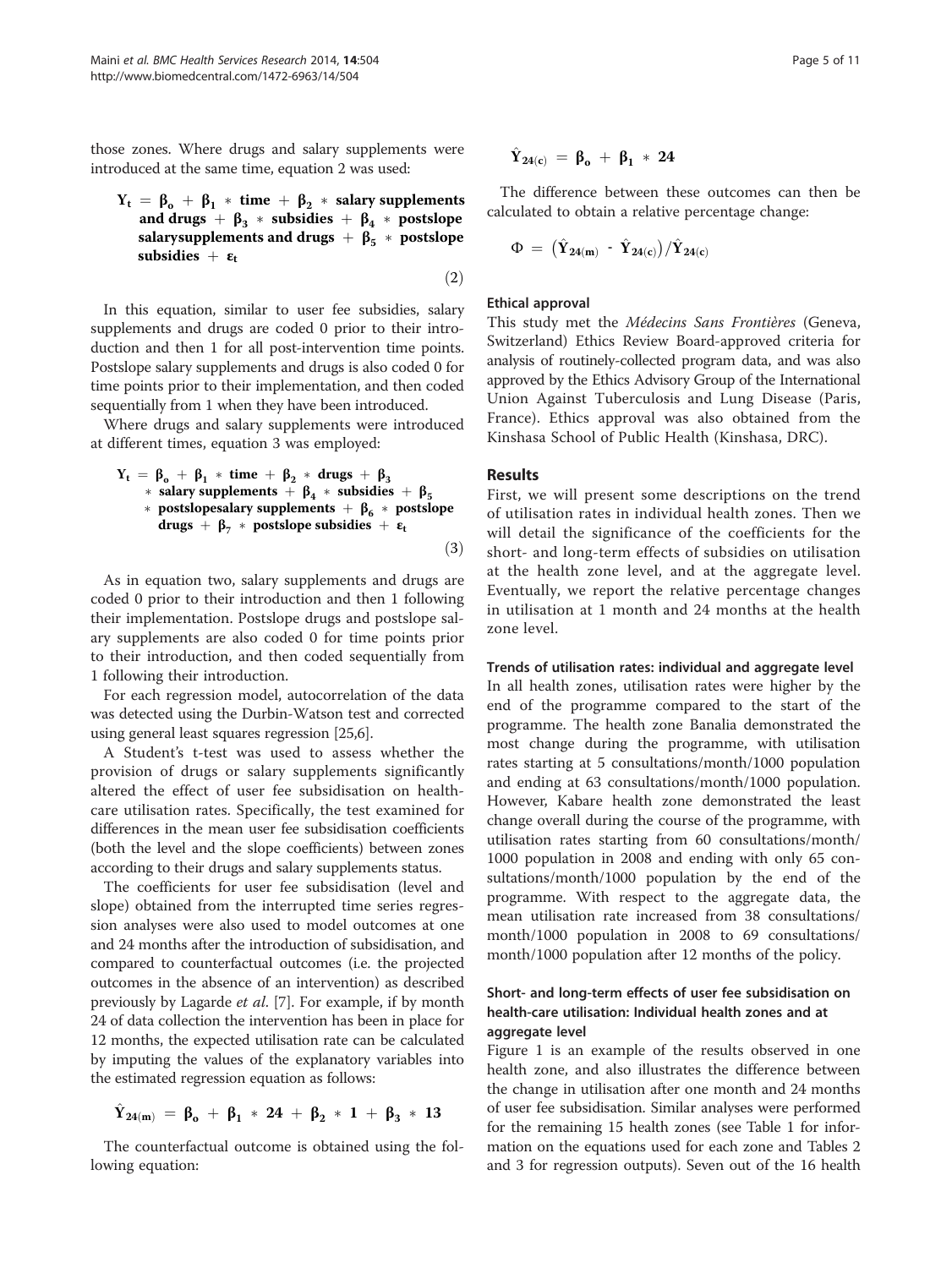<span id="page-5-0"></span>

zones showed significant positive coefficients for change in level subsidies  $β_2$  at  $P < 0.05$  (short-term effect), while only Obokote health zone showed a significant positive coefficient for the change in slope subsidies (long-term effect)  $\beta_3$  at P <0.05.

Only in Kalima health zone did the introduction of drugs appear to have a significant short-term effect on utilisation (change in levels drugs  $\beta_2$  at P <0.01). However, no statistical difference at the  $P$  <0.05 level was detected between mean user fee subsidisation coefficients (mean change in level subsidies  $β_2$  and mean change in slope subsidies  $\beta_3$ ) obtained from zones which included salary supplements and drugs in the regression model, compared to those which did not. This seems to indicate that the timing of the provision of drugs and salary supplements did not significantly alter the effect of user fee subsidisation on health-care utilisation.

For the effect at the aggregate level, the mean healthcare utilisation rate of the 16 health zones was calculated 12 months prior to and 24 months following the introduction of user fee subsidisation (see Figure [2](#page-7-0) below and the regression output in Table [4](#page-8-0)). There was an immediate increase in the mean health-care utilisation rate once subsidisation was introduced and the trend over time was also positive. The interrupted time series model showed that the short-term effect (change in level subsidies  $\beta_2$ ) was significant, with utilisation increasing from 43 consultations/1000 population to 51 consultations/ 1000 population ( $P < 0.01$ ). Although the relative increase in utilisation rose by 28% at 24 months, the change in slope subsidies  $\beta_3$  (long-term effect) was not significant even at the  $P < 0.2$  level.

## Relative percentage changes in utilisation rates for health zones

Figure [3](#page-8-0) shows the relative percentage changes in utilisation rates between modelled outcomes and counterfactual outcomes at one and 24 months for each health zone (although the majority of changes were not significant as indicated by Tables [2,](#page-6-0) [3](#page-7-0) and [4](#page-8-0)). At one month, relative changes in health-care utilisation rates ranged from −9 to 53% (median change 19%, interquartile range 11- 43%), and a positive effect was observed in all but two (12.5%) of the zones. Amongst zones with a positive effect at one month, the relative change in health-care utilisation rates at 24 months ranged from −55 – 138% (median change 4%, interquartile range 10 - 33%). Initial positive effects at one month were sustained or increased in five health zones at 24 months (zones above the bisector line) but diminished over time in the remainder.

#### **Discussion**

This study is one of the few to quantify both the short- and long-term effects of user fee subsidisation on health-care utilisation on a large-scale, and in a fragile and conflictaffected state [\[6,7](#page-9-0)[,26,27](#page-10-0)]. Improved coverage and therefore uptake of health-care is important as it is has been shown to be linked to improvements in health outcomes [[28](#page-10-0)].

Our research brings mixed findings on the effectiveness of the user fee subsidisation as a strategy to increase the utilisation of services. On one hand, it shows that subsidising or removing user fees can result in an increase in health-care utilisation in the short-term, a finding which is consistent with other studies [[6,7,](#page-9-0)[29,30](#page-10-0)]. However, on the other hand, it also seems that the user fee subsidisation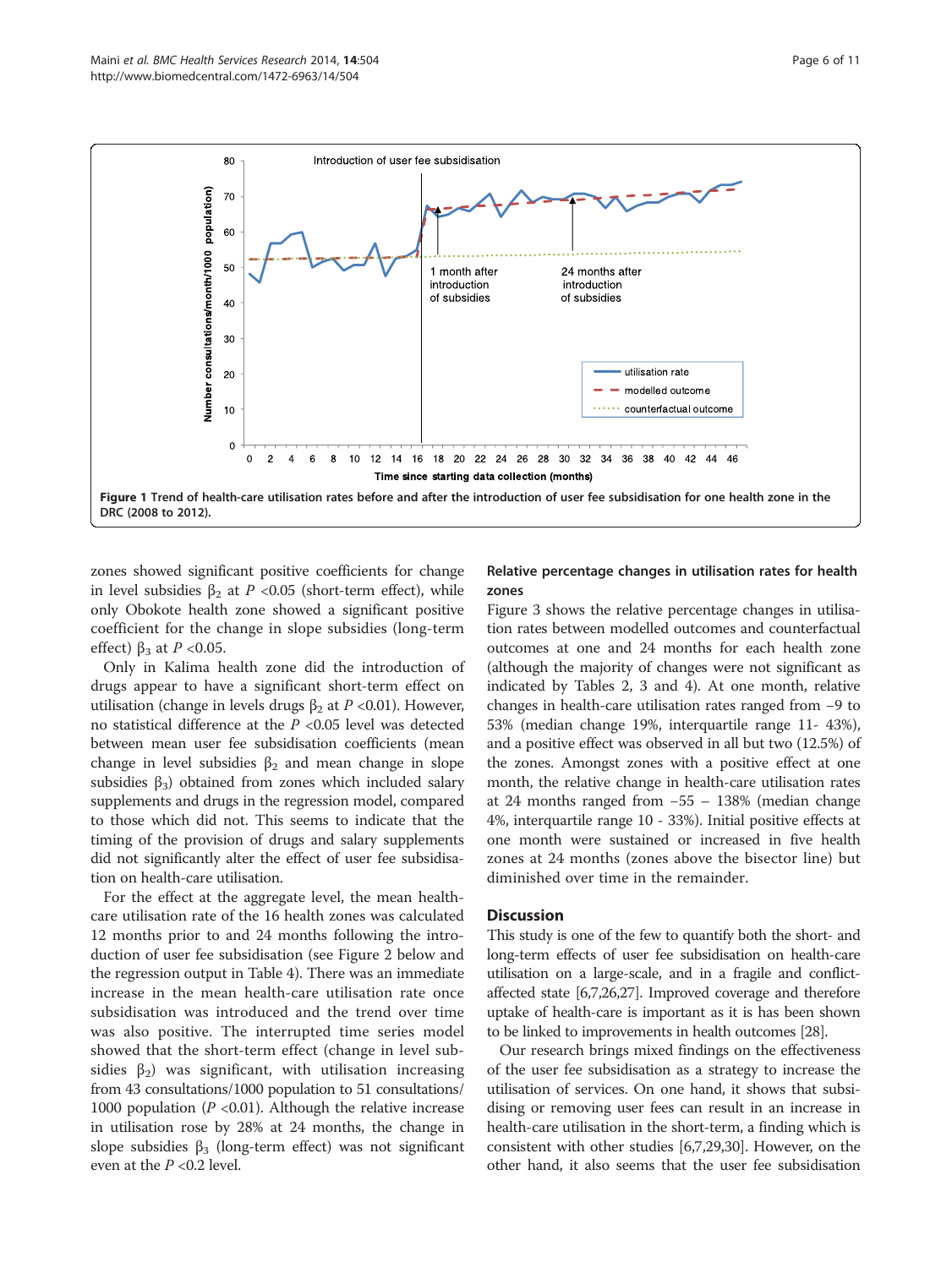| Health<br>zone | Constant Secular<br>$(\beta_0)$ | trend $(\beta_1)$ | Change in<br>level salary<br>supplements $(\beta_2)$ | Change in<br>slope salary<br>supplements ( $\beta_3$ ) | Change in<br>level drugs $(\beta_2)$ | drugs $(\beta_3)$ | subsidies $(\beta_2)$ | Change in slope Change in level Change in slope Number of<br>subsidies $(\beta_3)$ | observations |      | Adjusted $R^2$ Durbin satson<br>statistic |
|----------------|---------------------------------|-------------------|------------------------------------------------------|--------------------------------------------------------|--------------------------------------|-------------------|-----------------------|------------------------------------------------------------------------------------|--------------|------|-------------------------------------------|
| Demba          | $52***$                         | 0.054             | N/A                                                  | N/A                                                    | N/A                                  | N/A               | $13***$               | 0.14                                                                               | 48           | 0.88 | $1.5*$                                    |
|                | (4.3)                           | $(-0.2)$          |                                                      |                                                        |                                      |                   | $(-2.3)$              | $(-0.22)$                                                                          |              |      |                                           |
| Itombwe        | $26***$                         | 0.32              | N/A                                                  | N/A                                                    | N/A                                  | N/A               | $16***$               | 0.077                                                                              | 48           | 0.86 | 1.68                                      |
|                | $(-5.8)$                        | $(-0.25)$         |                                                      |                                                        |                                      |                   | $(-3.5)$              | $(-0.3)$                                                                           |              |      |                                           |
| Kailo          | $29***$                         | 0.79              | N/A                                                  | N/A                                                    | N/A                                  | N/A               | 8.9                   | $-0.36$                                                                            | 48           | 0.76 | $1.35***$                                 |
|                | $(-9.2)$                        | $(-0.4)$          |                                                      |                                                        |                                      |                   | $(-5.2)$              | $(-0.48)$                                                                          |              |      |                                           |
| Kabare         | 18                              | 0.97              | N/A                                                  | N/A                                                    | N/A                                  | N/A               | $7.4\,$               | $-1$                                                                               | 48           | 0.67 | $0.82***$                                 |
|                | $(-14)$                         | $(-0.56)$         |                                                      |                                                        |                                      |                   | $(-5.9)$              | $(-0.78)$                                                                          |              |      |                                           |
| Kampene        | 22                              | 0.89              | N/A                                                  | N/A                                                    | N/A                                  | N/A               | $-2.9$                | $-0.84$                                                                            | 48           | 0.06 | $1.21***$                                 |
|                | $(-16)$                         | $(-0.7)$          |                                                      |                                                        |                                      |                   | $(-8.8)$              | $(-0.86)$                                                                          |              |      |                                           |
| Minembwe 27**  |                                 | 0.49              | N/A                                                  | N/A                                                    | N/A                                  | N/A               | 7.4                   | 0.22                                                                               | 48           | 0.78 | $1.56*$                                   |
|                | $(-7.9)$                        | $(-0.34)$         |                                                      |                                                        |                                      |                   | $(-4.9)$              | $(-0.41)$                                                                          |              |      |                                           |
| Pangi          | $26***$                         | $0.46*$           | N/A                                                  | N/A                                                    | N/A                                  | N/A               | $23***$               | $-0.38$                                                                            | 48           | 0.87 | 2.14                                      |
|                | $(-5)$                          | $(-0.22)$         |                                                      |                                                        |                                      |                   | $(-3.1)$              | $(-0.25)$                                                                          |              |      |                                           |
| Kalehe         | $45*$                           | 3                 | N/A                                                  | N/A                                                    | N/A                                  | N/A               | $6.2\,$               | $-0.31$                                                                            | 48           | 0.32 | $1.05***$                                 |
|                | $(-17)$                         | $(-0.72)$         |                                                      |                                                        |                                      |                   | $(-8)$                | $(-0.94)$                                                                          |              |      |                                           |
| Ubundu         | 32                              | 0.227             | N/A                                                  | N/A                                                    | N/A                                  | N/A               | 5.09                  | 0.586                                                                              | 57           | 0.82 | $0.73***$                                 |
|                | $(-896)$                        | $(-1.48)$         |                                                      |                                                        |                                      |                   | $(-4.96)$             | $(-1.65)$                                                                          |              |      |                                           |
| Punia          | 21                              | 2.4               | $-3.5$                                               | $-1.6$                                                 | 1.3                                  | 0.45              | $18*$                 | 0.68                                                                               | 60           | 0.82 | $0.9***$                                  |
|                | $(-16)$                         | $(-5.7)$          | $(-8.7)$                                             | (0.45)                                                 | $(-10)$                              | $(-0.7)$          | $(-8.2)$              | (0.9)                                                                              |              |      |                                           |
| Ferekeni       | 25                              | 5.7               | $-2.2$                                               | 0.27                                                   | $-12$                                | $-5.3$            | 9.8                   | $-0.31$                                                                            | 60           | 0.78 | $1.23***$                                 |
|                | $(-11)$                         | $(-4.6)$          | $(-6.9)$                                             | $(-0.32)$                                              | $(-9)$                               | $(-6)$            | $(-5.7)$              | $(-0.46)$                                                                          |              |      |                                           |
| Kalima         | 53                              | $-1.9$            | 1.1                                                  | 10                                                     | $17***$                              | $-7.5$            | $11***$               | $-0.31$                                                                            | 60           | 0.93 | $1.33***$                                 |
|                | $(-6.9)$                        | $(-2.9)$          | $(-4.4)$                                             | $(-2.1)$                                               | $(-5.8)$                             | $(-3.9)$          | $(-3.4)$              | $(-0.27)$                                                                          |              |      |                                           |
| Lubutu         | 49                              | $-1.6$            | $-11$                                                | $-6.3$                                                 | $-4.5$                               | 7.3               | $18***$               | 0.66                                                                               | 60           | 0.44 | $1.39***$                                 |
|                | $(-12)$                         | $(-5.3)$          | $(-8)$                                               | $(-3.7)$                                               | $(-11)$                              | $(-7)$            | $(-6.3)$              | $(-0.48)$                                                                          |              |      |                                           |
| Obokote        | 38                              | $-0.69$           | $-2.2$                                               | 3.1                                                    | 7.9                                  | $-2$              | $21.9***$             | $1***$                                                                             | 60           | 0.56 | 1.92                                      |
|                | $(-13)$                         | $(-5.9)$          | $(-8.2)$                                             | $(-3.9)$                                               | $(-13)$                              | $(-7)$            | $(-5.2)$              | $(-0.36)$                                                                          |              |      |                                           |

## <span id="page-6-0"></span>Table 2 Regression outputs for zones using equations [1](#page-3-0) and [2](#page-4-0)

 $*P < 0.05$ .  $*P < 0.01$ .  $*+P < 0.001$ .

N.B. All Standard Errors are in parenthesis.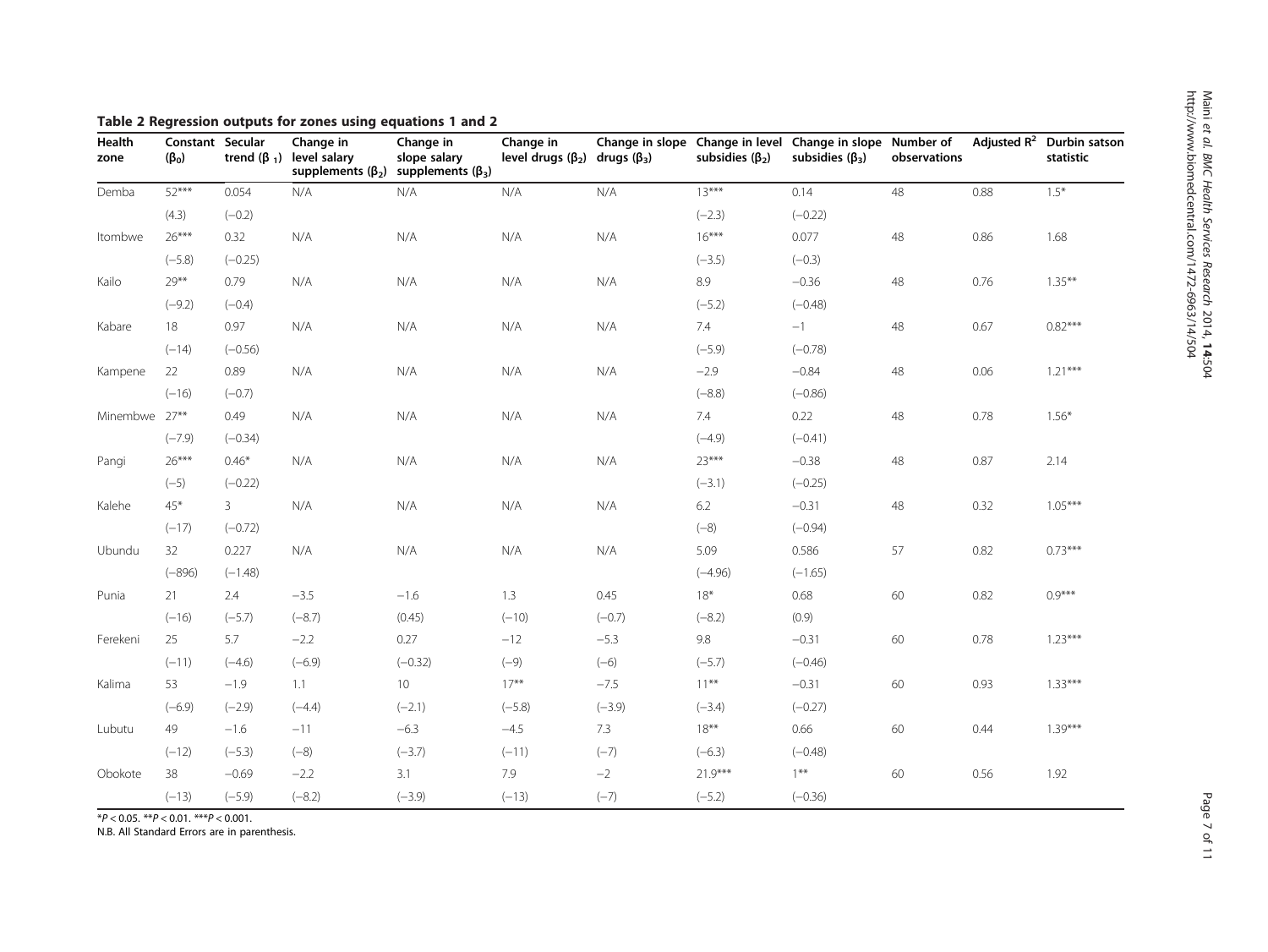| Health<br>zone   | Constant Secular<br>$(\beta_0)$ | trend $(\beta_1)$ | Change in level<br>salary supplements<br>and drugs $(\beta_2)$ | Change in slope<br>salary supplements in level<br>and drugs $(\beta_3)$ | Change<br>subsidies $(\beta_2)$ | Change<br>in slope<br>subsidies $(\beta_3)$ | Number of<br>observations $R^2$ | <b>Adiusted</b> | Durbin<br>watson<br>statistic |
|------------------|---------------------------------|-------------------|----------------------------------------------------------------|-------------------------------------------------------------------------|---------------------------------|---------------------------------------------|---------------------------------|-----------------|-------------------------------|
| Bengamisa $-1.3$ |                                 |                   | $-1.1$                                                         |                                                                         | 9.8                             | $-3.5$                                      | 58                              | 0.87            | $0.82***$                     |
|                  | $(-14)$                         | $(-2)$            | $(-7.5)$                                                       | $(-3.3)$                                                                | $(-6.5)$                        | $(-2.2)$                                    |                                 |                 |                               |
| Banalia          |                                 | 1.4               | l.9                                                            | .5                                                                      |                                 | $-2.4$                                      | 58                              | 0.89            | $1.15***$                     |
|                  | $(-12)$                         | $(-1.8)$          | $(-6.9)$                                                       | $(-3)$                                                                  | $(-5.9)$                        | $(-2)$                                      |                                 |                 |                               |

<span id="page-7-0"></span>Table 3 Regression output for health zones using equation [3](#page-4-0)

 $***P < 0.001$ .

N.B. All Standard Errors are in parenthesis.

did not generate the long-term positive effect one could expect: in only one health zone, there was a significant positive change in the trend of utilisation. In other health zones, the change was most of the time negative but always not significant. These findings suggested that the studied user fee subsidisation sometimes generated some quick wins (significant in 7/16 health zones), but without triggering any positive loops developing their effect in the months that followed.

In addition, there was some variation in the effects of user fee subsidisation on health-care utilisation at one month and 24 months between health zones. Although the majority demonstrated a positive effect at one month, two zones showed a negative effect. This is similar to the findings reported from a study on the abolition of user fees in Zambia and Niger [\[7\]](#page-9-0), with the authors speculating that negative effects could be explained by varying degrees of enforcement of the new user fee policy; in some areas, informal fees may have continued to be charged at health facilities despite introduction of the policy.

The timing of salary supplements and free drug provision did not appear to modify the effect of user fee subsidisation. This may be explained by the fact that these health system strengthening measures alone are not enough to sufficiently improve health-care utilisation; the addition of user fee subsidisation may further increase rates of health-care utilisation. Indeed, all zones were receiving the full package of interventions by the time user fee subsidisation was introduced, strengthening the argument that all three measures should be in place if significant improvements in health-care utilisation are to be achieved.

One strength of our study is that it took into account potential sources of bias, such as autocorrelation, which often arise in the analysis of routine longitudinal data [[25\]](#page-10-0), and used the methodology set out in a recent Cochrane systematic review which concluded that more rigorous research on the effects of user fees on health-care utilisation was needed [\[6](#page-9-0)]. Secondly, the study covered a large population over a five year period, thus increasing

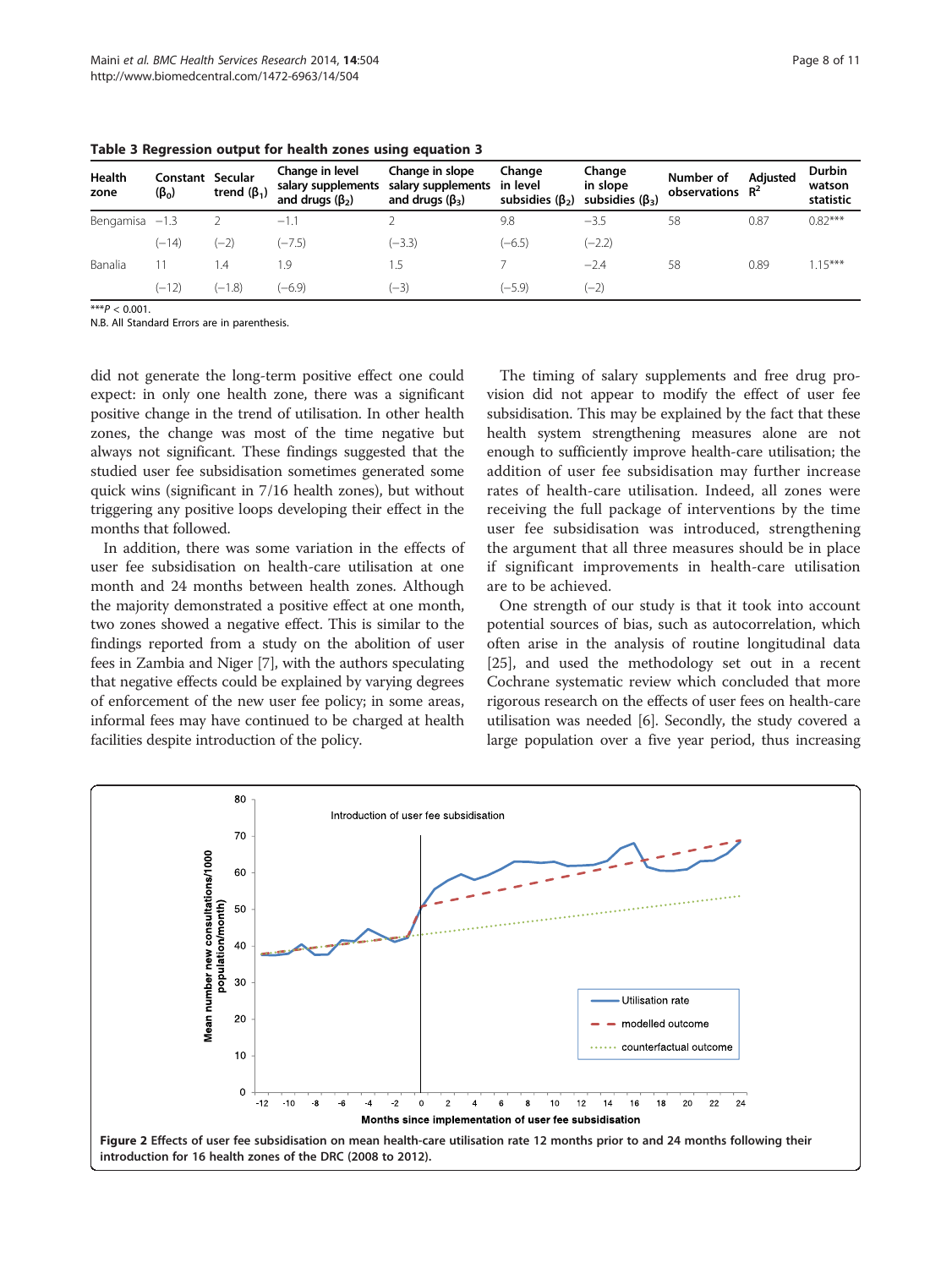| All 16 zones                       | Constant $(\beta_0)$ | <b>Secular</b><br>trend $(\beta_1)$ | Change in<br>level $(\beta_2)$ | Change in<br>slope $(\beta_2)$ | Number of<br>observations | Adjusted R <sup>2</sup> | Durbin watson statistic |  |
|------------------------------------|----------------------|-------------------------------------|--------------------------------|--------------------------------|---------------------------|-------------------------|-------------------------|--|
| Overall mean utilisation rate 37** |                      | 0.436                               | $743**$                        | 0.312                          |                           | 0.95                    | $0.96***$               |  |
|                                    | (13.2)               | (0.63)                              | 2.22)                          | (0.787)                        |                           |                         |                         |  |
|                                    |                      |                                     |                                |                                |                           |                         |                         |  |

<span id="page-8-0"></span>Table 4 Regression output for mean utilisation rate using equation [1](#page-3-0)

\*\* $P < 0.01$ . \*\*\* $P < 0.001$ .

N.B. All Standard Errors are in parenthesis.

the statistical power of the results. It is possible that data reporting improved over the life of the programme as health workers were trained over the course of the programme in monitoring and evaluation. Yet, the steady data completion rates over time suggest that this was not a major factor. This study also attempted to control for the confounding effect of salary supplements and drug provision, albeit in only seven health zones.

There were a number of study limitations. Firstly, although the population denominators that were used were the best available, they were nonetheless unreliable as they were extrapolated from a census conducted almost 30 years ago. This is a limitation common to all recent analyses of demographic information in the DRC. The numerator data could also have been manipulated by health zone staff; although there were regular spot checks and audits as well as supervision by the NGOs to ensure data recording was accurate, it is still possible that some zones could have over-reported utilisation figures. The extent to which this may have occurred could not be quantified in this study. Secondly, data disaggregated by age and sex were not available for our study, and so the effect of user fees on different subgroups of the population could not be assessed. Such data should be collected and analysed in any future user fee subsidy programmes in the DRC. Thirdly, there was some anecdotal evidence that people living in health zones which were not included in the programme were seeking care in health zones with user fee subsidisation, sometimes travelling long distances to receive care. This spill-over effect could not be quantified, and may have inflated our results. However, it also provides evidence that user fees act as a barrier to accessing services, if people are compelled to travel considerable distances to avoid them. In addition, factors which may have affected health-care utilisation at different points over the five year period (e.g. episodes of conflict or displacement, construction work, and training funded by the programme) were not measured as part of this study. This was mitigated by the fact that data on utilisation at least a year prior to and two years after the implementation of user fee subsidisation were available for all health zones allowing reliable trend effects to be established. In the South Kivu health zones in particular, episodes of conflict and displacement occurred periodically between 2008 and 2012, which would have been expected to lead to a concomitant decrease in utilisation rates. However, this was not observed in these health zones. On the other hand, registration for the elections in November 2011 which occurred in health facilities may have driven an increase in utilisation rates in general across health zones during this time.

A major gap in current health policy research is the lack of studies on the impact of user fee subsidisation on mortality and other health indicators. Unfortunately,

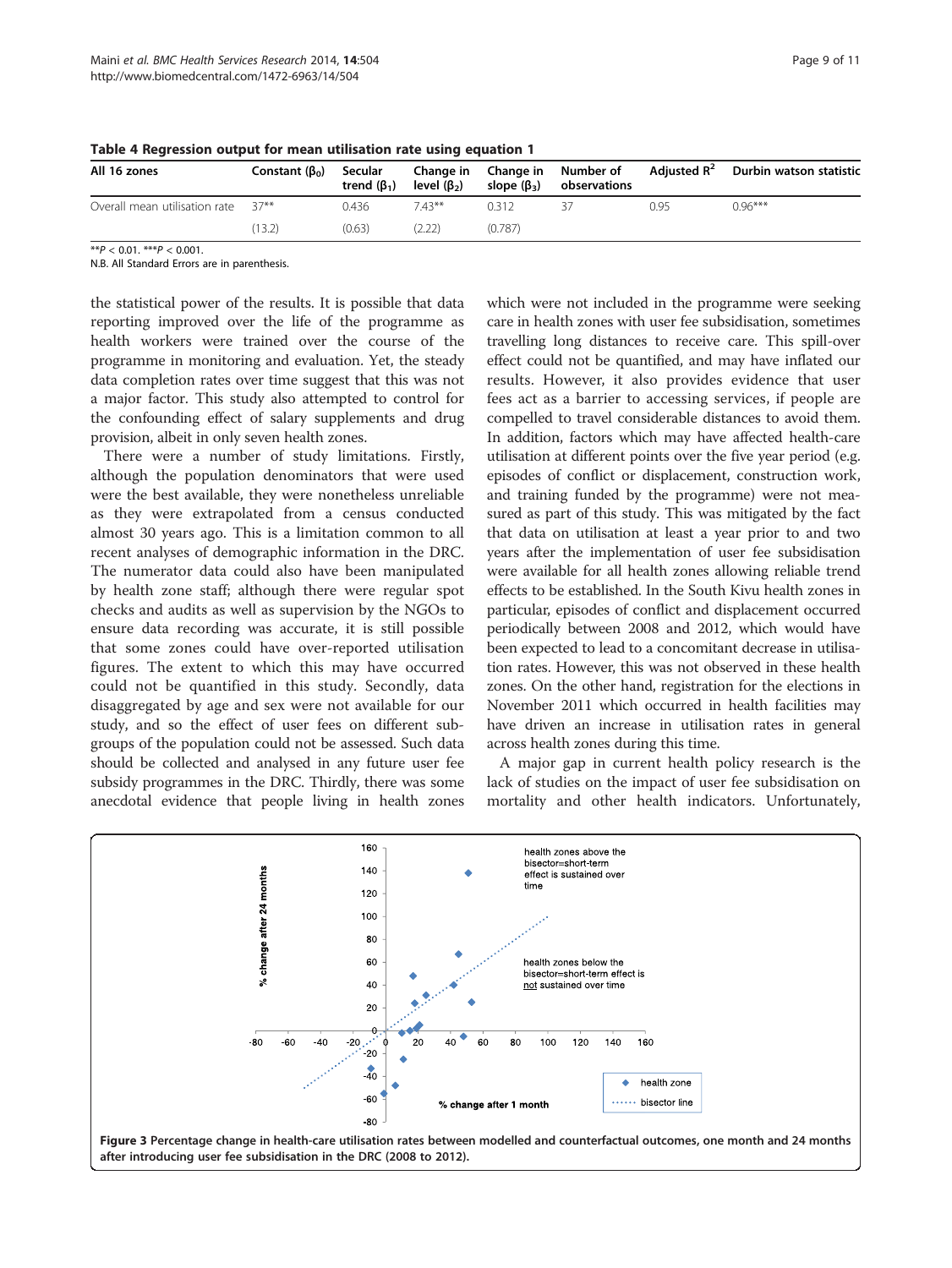<span id="page-9-0"></span>given the retrospective nature of our study, we were unable to assess the impact of user fee subsidisation on such indicators but further studies exploring this are warranted. Finally, without performing a randomised controlled trial, it is not possible to test the assumption that the underlying trend in utilisation prior to the introduction of the user fee policy would have continued in the absence of the intervention.

While recognising that there are many facets and strategies that need to be considered in terms of the DRC achieving universal health coverage, this study illustrates that the current levels of user fees in the DRC may present a barrier to accessing health-care. It was beyond the scope of this study to consider the issue of sustainability with respect to user fee subsidisation. However, any reluctance to subsidise user fees is largely due to the increased health budget required. As such, for user fee subsidisation to be implemented successfully there has to be long-term commitment and investment by international donors and national governments. Investing in a public health system that is underused because of financial barriers is not an optimal allocation of resources. Until financial barriers are addressed, improvements in health system funding to tackle essential elements such as provision of health-care facilities, inadequate drug supplies and poor quality medications, poor training and motivation of health staff, shortages of health-care workers (all common in poor resource settings), will continue to benefit only a limited number of people. This is of utmost importance for donors and policy makers striving towards health impact. Furthermore, the feasibility of alternative financing mechanisms should also be explored and in this vein, DFID's new Access to Health-care programme aims to explore and evaluate the effect of a system of community health insurance [\[31](#page-10-0)].

#### Conclusion

In conclusion, this study adds some evidence that subsidising user fees may increase utilisation in the short-term, and it is hoped that donors and government will embrace these findings when deciding on health financing policy, particularly as there is not yet a consensus view. Future work however should focus on feasibility and sustainability issues associated with the removal or reduction of user fees and how to sustain its effects on utilisation in the longer term [[32](#page-10-0)].

#### Competing interests

RM and DC work as health advisers for the Department for International Development (DFID), which funded the primary health-care programme. SM provided statistical support from DFID London.

#### Authors' contributions

JO and DC conceived the idea for the study. RM, RZ, RVB and JG developed the study protocol. RM, SM, RVB and KT analysed the data. LH was involved in revising the manuscript and contributed to the interpretation of data. RM wrote the first draft of the article. All authors read and approved the final manuscript.

#### Authors' information

RM is a specialist registrar in Public Health Medicine with the London Deanery, and is currently working on health systems research in the Democratic Republic of Congo.

#### Acknowledgments

This research was supported through an operational research course, which was jointly developed and run by the Operational Research Unit (LUXOR), Médecins sans Frontières, Brussels-Luxembourg, The Centre for Operational Research, International Union Against Tuberculosis and Lung Disease, France, and The Union South-East Asia Regional Office. Additional support for running the course was provided by the Centre for International Health, University of Bergen, Norway and the Institute of Tropical Medicine, Antwerp, Belgium. Funding for the course was from an anonymous donor, the Department for International Development, UK, and Médecins Sans Frontières, Luxembourg. The authors also wish to thank IRC and MERLIN for assisting with data collection. Finally, we would like to thank Christopher Pycroft, Sarah Goldsmith and Albert Mudingayi from DFID DRC for giving their full support to the implementation of the study.

#### Author details

<sup>1</sup>Department for International Development, British Embassy, 83 Ave Roi Baudouin, Kinshasa, the Democratic Republic of Congo. <sup>2</sup>Médecins Sans Frontières Operational Centre Brussels, Operational Research Unit (LuxOR), Luxembourg, Luxembourg. <sup>3</sup>Institute of Tropical Medicine, Antwerp, Belgium.<br><sup>4</sup>International Bescue Committee, Kinsbasa, the Democratic Benublic of <sup>4</sup>International Rescue Committee, Kinshasa, the Democratic Republic of Congo. <sup>5</sup>Department for International Development, London, UK

#### Received: 6 July 2013 Accepted: 6 October 2014 Published online: 05 November 2014

#### References

- 1. Harmonisation for Health in Africa Blogs. [http://www.healthfinancingafrica.](http://www.healthfinancingafrica.org/3/post/2013/04/a-history-of-the-bamako-initiative-12-under-the-leadership-of-mr-grant-and-dr-mahler.html) [org/3/post/2013/04/a-history-of-the-bamako-initiative-12-under-the](http://www.healthfinancingafrica.org/3/post/2013/04/a-history-of-the-bamako-initiative-12-under-the-leadership-of-mr-grant-and-dr-mahler.html)[leadership-of-mr-grant-and-dr-mahler.html.](http://www.healthfinancingafrica.org/3/post/2013/04/a-history-of-the-bamako-initiative-12-under-the-leadership-of-mr-grant-and-dr-mahler.html)
- 2. Garner P: The Bamako Initiative: financing health in Africa by selling drugs. BMJ 1989, 299:277–278.
- 3. Dupas P: Global Health Systems: Pricing and User Fees. [www.stanford.](http://www.stanford.edu/~pdupas/Dupas_Pricing&UserFees.pdf) [edu/~pdupas/Dupas\\_Pricing&UserFees.pdf.](http://www.stanford.edu/~pdupas/Dupas_Pricing&UserFees.pdf)
- 4. International Monetary Fund. [http://www.imf.org/external/np/exr/facts/](http://www.imf.org/external/np/exr/facts/mdri.htm) [mdri.htm.](http://www.imf.org/external/np/exr/facts/mdri.htm)
- 5. Ponsar F, Tayler-Smith K, Philips M, Gerard S, Van Herp M, Reid T, Zachariah R: No cash, no care: how user fees endanger health – lessons learnt regarding financial barriers to health-care services in Burundi, Sierra Leone, Democratic Republic of Congo, Chad, Haiti and Mali. Int Health 2011, 3:91–100.
- 6. Lagarde M, Palmer N: The impact of user fees on access to health services in low- and middle-income countries. Cochrane Database Syst Rev 2011, 4: CD009094.
- 7. Lagarde M, Barroy H, Palmer N: Assessing the effects of removing user fees in Zambia and Niger. J Health Serv Res Policy 2012, 17(1):30–36.
- 8. Campbell J, Oulton J, McPake B, Buchan J: Removing user fees? Engage the health workforce. Lancet 2009, 374:1966.
- 9. McPake B, Witter S, Ensor T, Fustukian S, Newlands D, Martineau T, Chirwa Y: Removing financial barriers to access reproductive maternal and newborn health services: the challenges and policy implications for human resources for health. Hum Resour Health 2013, 11:46.
- 10. Burnham GM, Pariyo G, Galiwango E, Wabire-Mangen F: Discontinuation of cost sharing in Uganda. Bull World Health Organ 2004, 82:187–195.
- 11. Gilson L, McIntyre D: Removing user fees for primary care in Africa: the need for careful action. BMJ 2005, 331:762–765.
- 12. Nabyongo Orem J, Mugisha F, Kirunga C, Macq J, Criel B: Abolition of user fees: the Uganda paradox. Health Policy Plan 2011, 26:41–51.
- 13. James CD, Hanon K, McPake B, Balabanova D, Gwatkin D, Hopwood I, Kirunga C, Knippenberg C, Meessen B, Morris SS, Preker A, Soutevrand Y, Tibouti A, Villeneuve P, Xu K: To retain or remove user fees? Reflections on the current debate in low- and middle- income countries. Appl Health Econ Health Policy 2006, 5(3):137–153.
- 14. National Health Accounts DRC (2008–2009) Health Systems 20/20. [http://](http://www.healthsystems2020.org/section/where_we_work/drc/nha) [www.healthsystems2020.org/section/where\\_we\\_work/drc/nha](http://www.healthsystems2020.org/section/where_we_work/drc/nha).
- 15. World Development Indicators Online. [http://data.worldbank.org/indicator/NY.](http://data.worldbank.org/indicator/NY.GNP.PCAP.CD) [GNP.PCAP.CD](http://data.worldbank.org/indicator/NY.GNP.PCAP.CD).